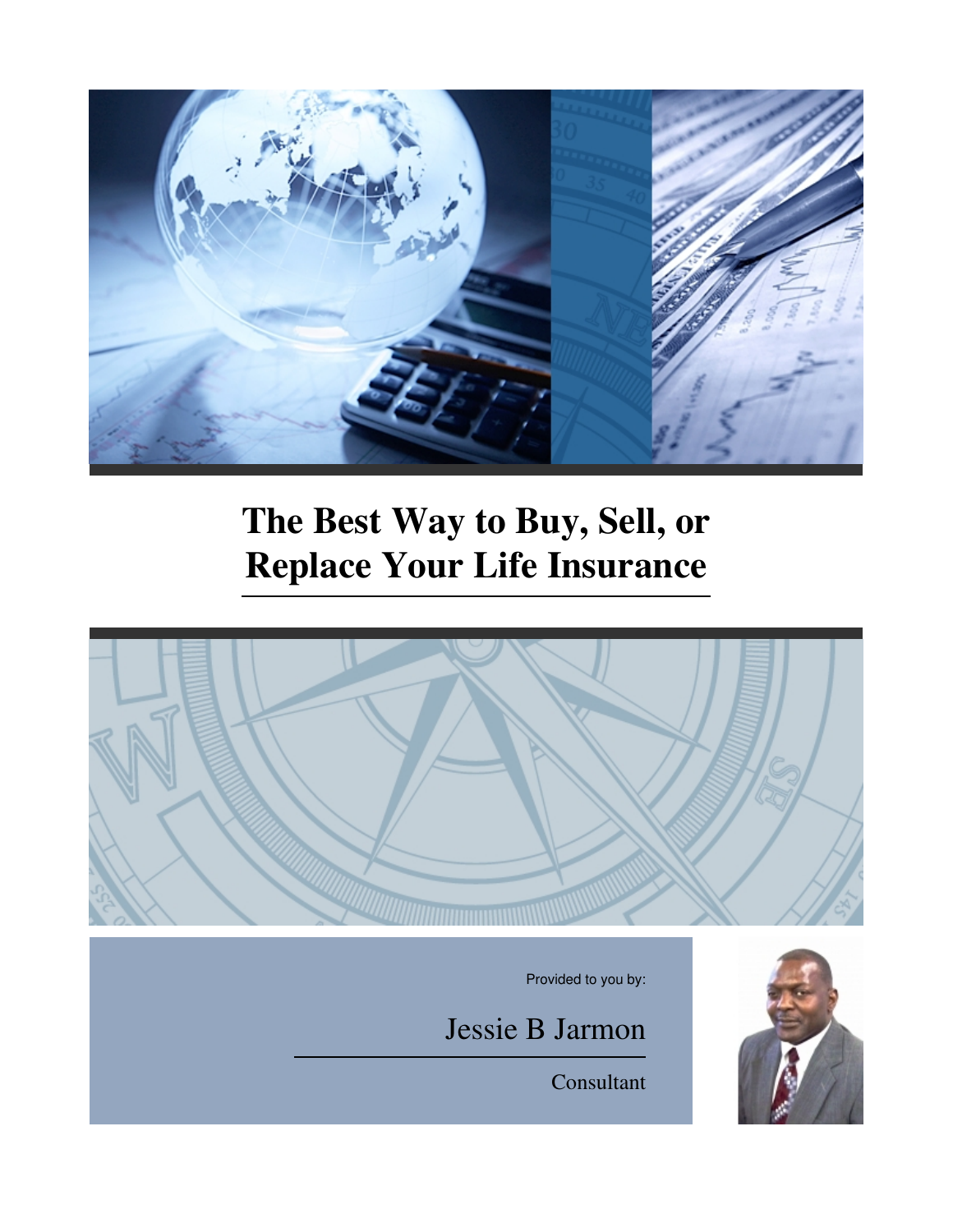## **The Best Way to Buy, Sell, or Replace Your Life Insurance**

Written by Financial Educators

Provided to you by

Jessie B Jarmon **Consultant** 6575473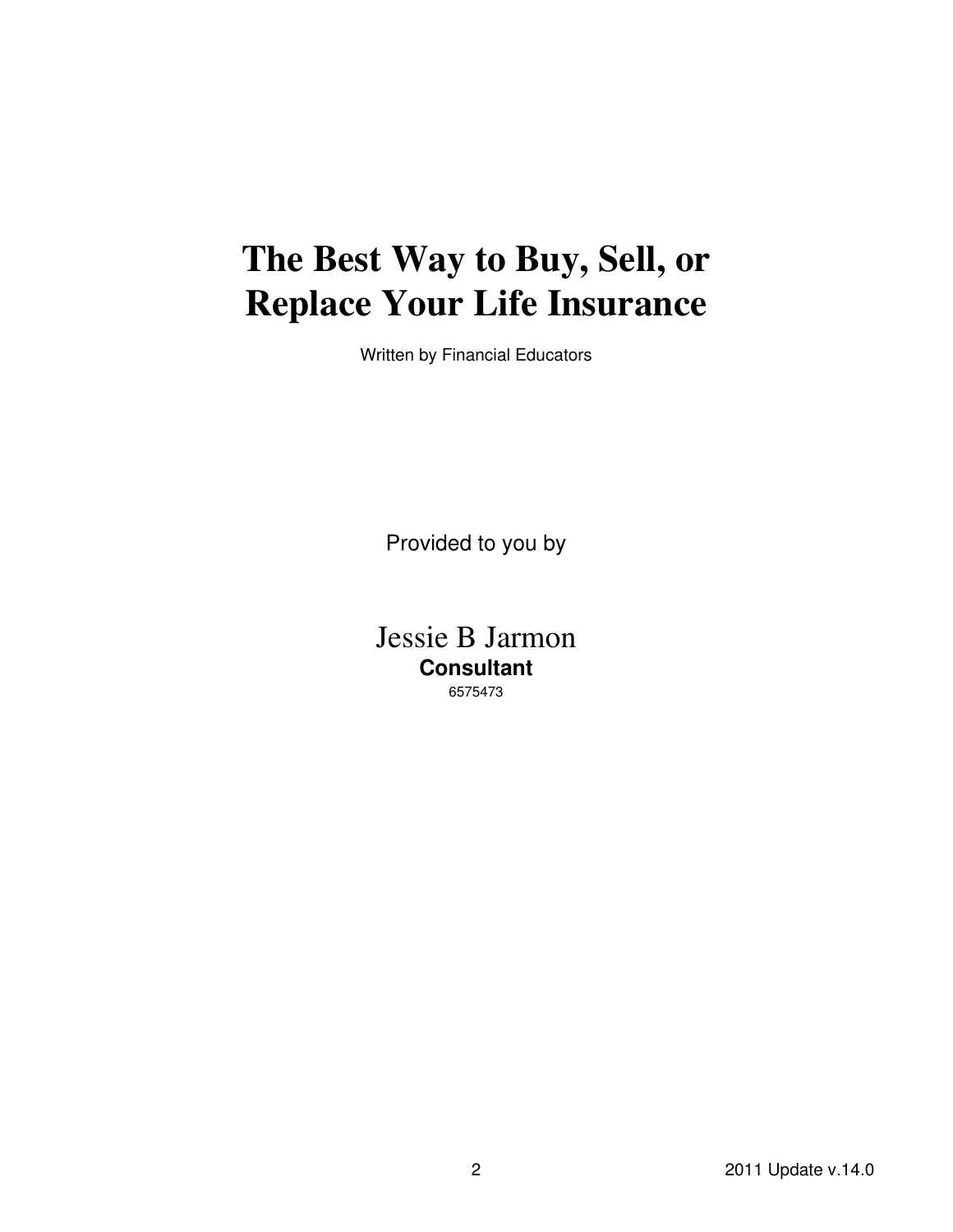#### **Why Would a Retiree Own Life Insurance?**

 Traditionally, life insurance is purchased during your working years to replace your income for your family in case you died. But if you are retired, do you still need life insurance? There may be three reasons to own a policy:

**1**. Because many couples are dependent upon two social security checks or two pension checks, when one spouse passes away, the other spouse finds that their income falls, but many of the expenses and lifestyle requirements remain. The inexpensive way to protect against this is to own term life insurance.

 Recently, I obtained a \$200,000 policy for a 70-year-old male for a premium of \$200 monthly.1 If he predeceases his wife (women statistically outlive men by four plus years)2, his wife will receive this \$200,000. Invested for income at 6% (a hypothetical rate), this would produce \$12,000 annually of income to offset the loss of his social security check. If used up over her lifetime, (assumed to be another 4.5 years), the principal plus interest would generate over \$52,000 for the wife.

**2**. For estate planning reasons: Let's say you have developed your net worth by owning real property. One son takes an active interest and manages most of your property. The other son lives 2,000 miles away, travels around the globe as an archeologist, and has no interest in the properties. Maybe you want to leave the properties to the son who cares for them, but are concerned about what to leave the other son. Easy answer, buy life insurance and name the archeologist as the beneficiary.

 Or if your estate is over \$5 million, the excess is subject to estate taxes at hefty rates (up to 35%% starting in 2011 and 2012 and thereafter, amounts in excess of \$1 million are taxed at rates up to 55%). A simple, often inexpensive, way to pay the tax without taking money from the beneficiaries is to have a life insurance policy to pay the tax.

**3**. To make the most of your IRA or retirement plan: Say you are age 70 and it's time to start taking mandatory distributions from your IRA. Let's assume that the distributions are a hypothetical \$15,000 annually. If you invested that at a hypothetical 6% (3.9% net after combined taxes of 35%), you would accumulate \$442,000 over 20 years. Of course, that amount is taxable when withdrawn. Take that same \$15,000 annually and buy life insurance, and upon death your heirs will receive  $$600,000^3$ , tax free. You can do the same if you have a qualified retirement plan, but the numbers are even better as you can purchase the policy inside the plan with pre-tax dollars.

As you see, there are powerful ways to use life insurance for retirement and estate planning purposes.

<sup>1</sup> Prudential 10 year level term 1/3/10, Male, age 70, Florida resident rated preferred plus. The purchase of life insurance involves costs, fees, expenses and potential surrender charges and depends on the health of the applicant. Not all applicants are insurable. If a policy is structured as a modified endowment contract, withdrawals will be subject to tax as ordinary income and withdrawals prior to age 59 ½ are subject to a 10% penalty.

<sup>2</sup> Social Security Administraton Life Expectancy Tables http://www.socialsecurity.gov/OACT/TR/2009/lr5a3.html 2009

<sup>3</sup> John Hancock Life Insurance Company USA Protection UL-G09 - To Age 121 Level (No Lapse U/L) 1/3/2010, Florida Male, Preferred Plus.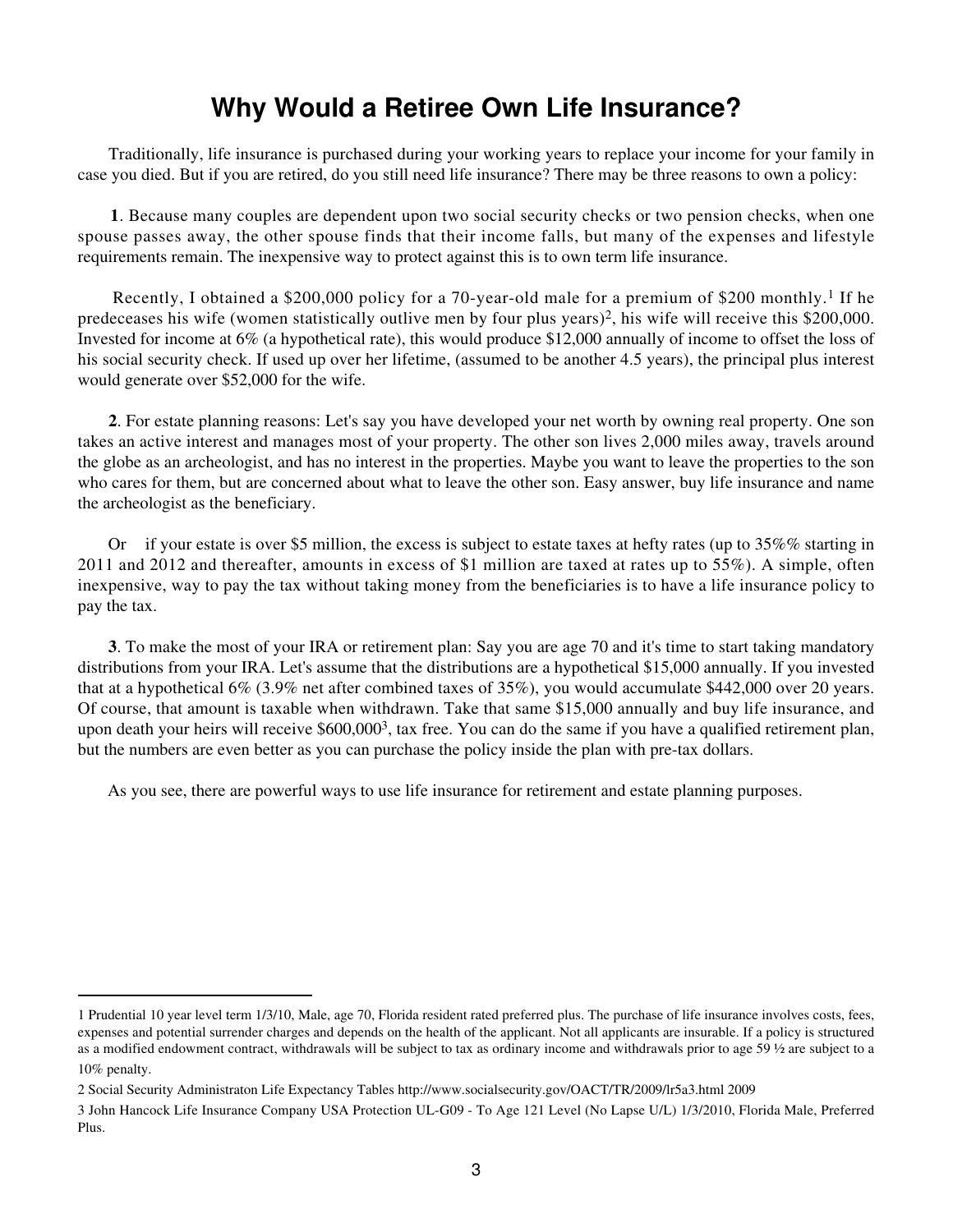#### **Retirees May Need More Life Insurance Than They Think**

 If you died today, your spouse would still be faced with daily living expenses—for 10, 20, or even 30 years. Without life insurance, would he or she be able to pay off your obligations, maintain the lifestyle you have both worked so hard to achieve, and pass on something to your children and grandchildren?

 For example, depending on the size of your estate, your heirs could be hit with a large estate tax bill after you die (the top estate tax rate is 35% for 2011 and 2012 but jumps to 55% thereafter).) Tax would be payable on your non-exempt estate, and could be more than shown above, depending on your State's inheritance taxes. Enter life insurance. Life insurance proceeds are generally free of income tax, and can be set up so they avoid probate. As a result, your life insurance policy can potentially pay out immediately upon your death, allowing your heirs to pay those estate taxes, as well as funeral costs and other debts, without having to liquidate other assets. And if your life insurance policy is properly structured, the proceeds from it will not add to your estate tax liability.

 Moreover, if your circumstances change and you no longer have anyone who would need the proceeds of a life insurance policy, you may be able to surrender the policy and supplement your retirement income with the funds that have accumulated in the policy's "cash value account."

 So, how much life insurance do you need as a retiree? That depends on how much your family will need to meet general obligations upon your death (such as medical costs, funeral expenses, and estate settlement bills) as well as how much future income your family will need to sustain them. The latter is tricky to calculate, because it involves calculating the present day value of future needed cash flow streams.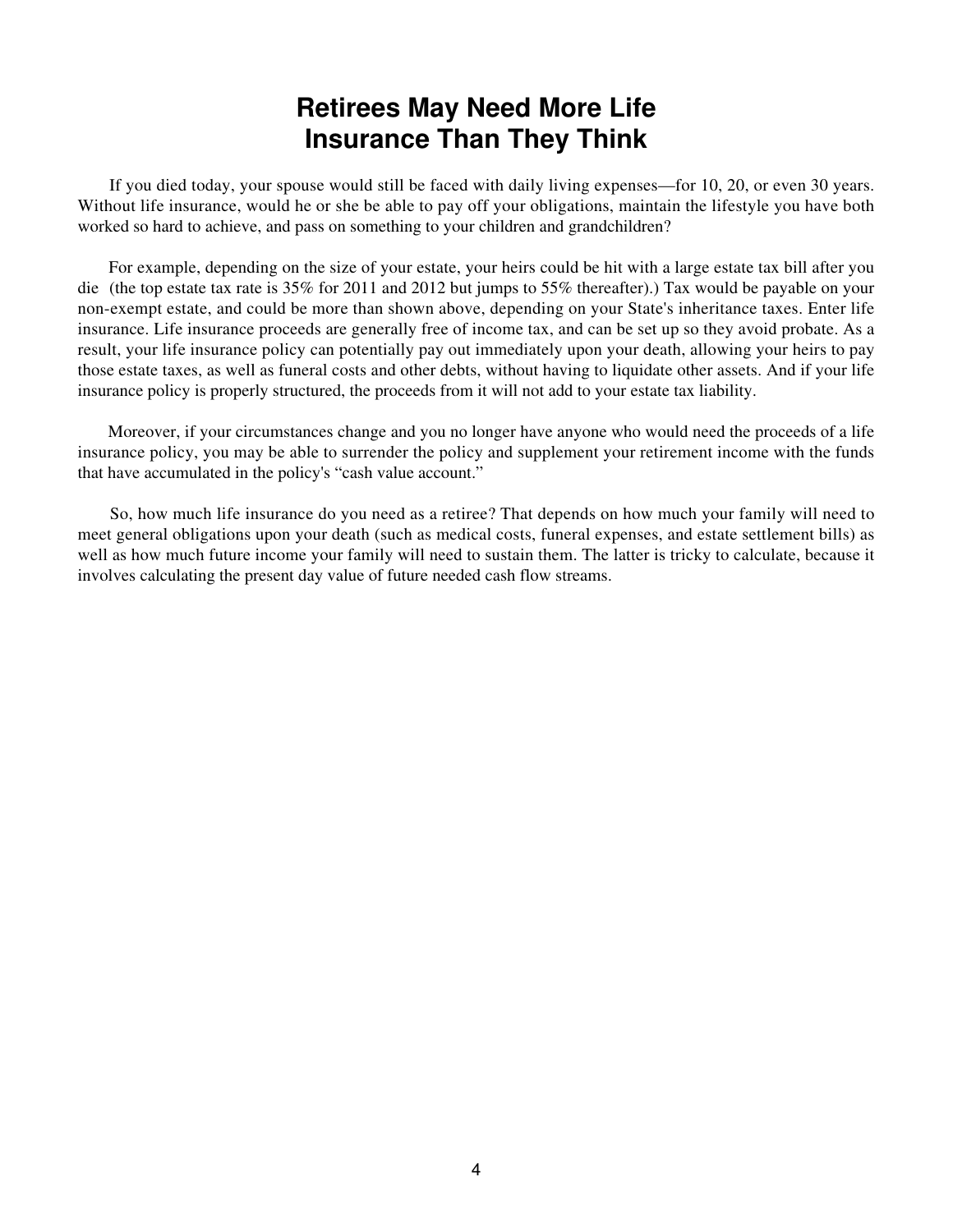#### **Use Those Old Life Insurance Policies to Increase Your Return**

 Do you own any old life insurance policies that have outlived their usefulness? Maybe you have a universal life policy that has very little cash value. Or perhaps your term policy is about to renew, but you know that the new premiums will be out of reach. And of course, there is always the possibility that you no longer need the insurance. How would you like to get some tax benefits from those policies that could possibly translate into more income for you or your beneficiaries?

 The IRS will allow you to make tax-free transfers of life insurance policies into an annuity. You may think that there could not be much of a benefit if there's not much cash value in the policies. But for tax purposes, the amount transferred is actually your cost basis less dividends and cash value.

 For example, let's say that you are considering investing \$100,000 in an annuity, and you own a life insurance policy that you have paid \$25,000 into over the years—that now has a \$2,000 cash value. You want the annuity to provide income sometime in the future and no longer need the life insurance.

 A 1035 exchange on the life insurance to the annuity could increase the annuity's cost basis from \$100,000 to  $$123,000 ($100,000 + $25,000 - $2,000)$ . This means that when you or your beneficiaries make withdrawals, an additional \$23,000 of growth will come out tax-free from the annuity.

#### **Other ways to use your life insurance for investment purposes**.

 Through a series of withdrawals or loans, cash value life insurance policies can often provide tax-free money. This could be as a lump sum or systematic payments to accommodate your needs. Then when you die, your beneficiaries will receive the greater of the remaining cash value or the death benefit, income tax-free.

 Also you might want to exchange your policy for one with a lower death benefit. This could be a tax-free transaction, and you could end up with a higher income—since the cost of the insurance within the new policy may possibly be less.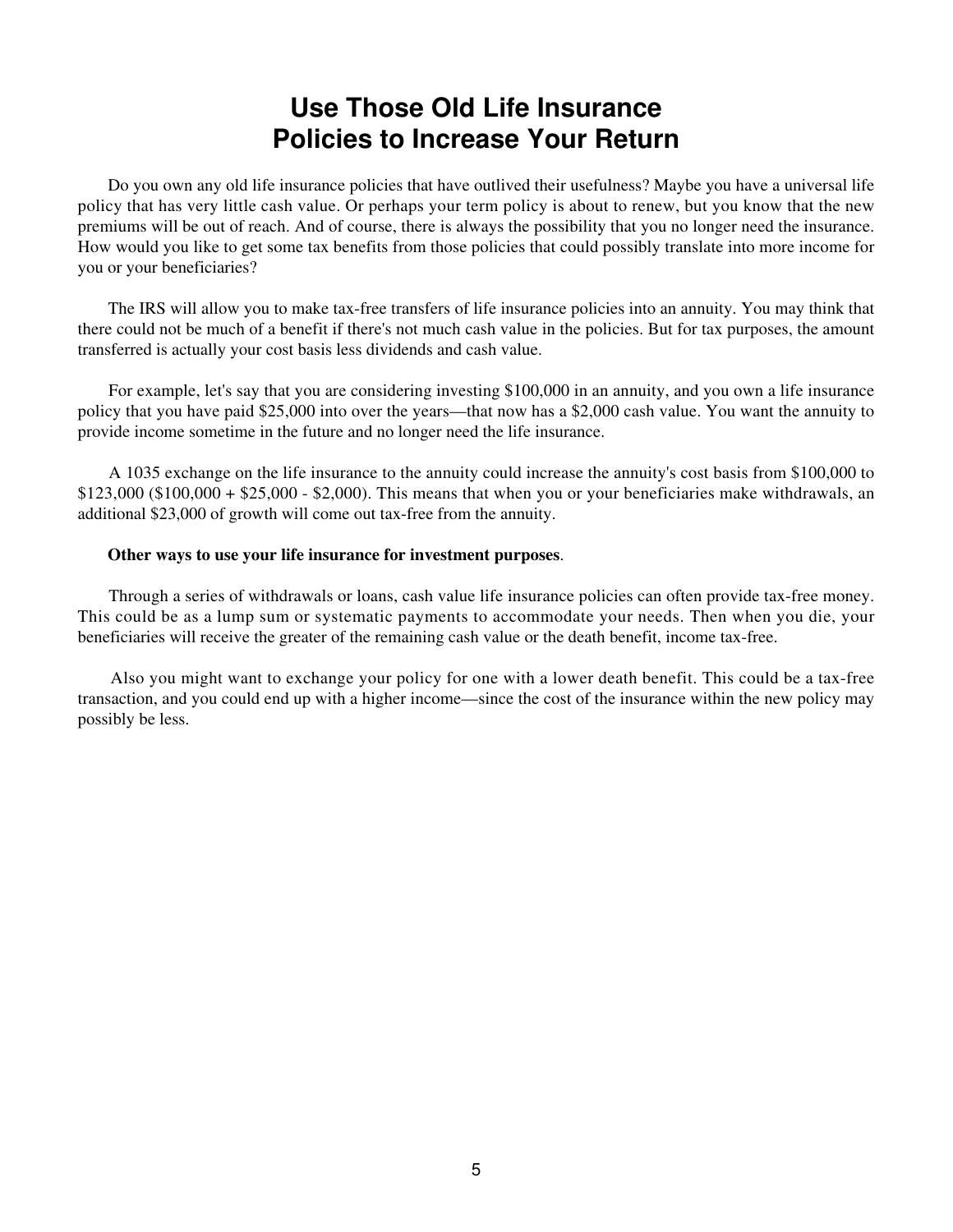#### **Life Insurance Trusts - Reduce Federal Estate Taxes and Provide for Your Family's Future When You Are Gone**

 Most people hear the word "trust" and have visions of complex legal instruments; however, they can be an invaluable component of the estate plan. With this said, it is important for us to start out with the basics.

 A trust is essentially a legal arrangement where property control is transferred to another party (known as a trustee) for the benefit of another person or entity, who is commonly known as the beneficiary. A life insurance trust is a special type of trust that holds title to a life insurance policy. In many cases, the primary purpose of this trust is to help certain taxpayers reduce their federal estate tax burdens. While few estates will be subject to tax in 2011 and 2012, in 2013 and beyond, federal estate taxes are imposed upon estates in excess of \$1 million.

 In the absence of a trust, any insurance policy that you own personally is included in your gross estate. As a result of this, the death benefits from the policy would be included in your estate and could be subject to federal estate taxes. On the other hand, by purchasing the life insurance policy through a trust, you can keep the death benefits out of your estate. This can potentially result in a significant tax savings.

 Notwithstanding the tax benefits of these arrangements, these trusts can also facilitate your estate planning in other ways too. For example, you might decide that the needs of your beneficiaries are better served by allowing an experienced trustee to manage the policy proceeds in the trust. In this situation, your trust's beneficiaries can receive the income generated from the proceeds when the trust receives it. Furthermore, the trust can reinvest the proceeds on behalf of your beneficiaries.

 Unfortunately, not everyone is equipped to make sound investment decisions, especially those who are minors, disabled, or are not otherwise capable of managing money. These beneficiaries in particular would benefit from this sort of arrangement. Of course, the trust can also be structured in a manner that requires the policy proceeds to be distributed to the beneficiaries immediately, or when they reach a certain prescribed age.

 Notwithstanding the potential planning benefits, a few cautionary planning points must be observed. First, to prevent the policy proceeds from being placed in your estate, the arrangement must be structured as an irrevocable trust. This means that the trust cannot be revoked once it is funded. A small exception, however, might apply in the event that all beneficiaries are willing to agree to the revocation.

 Also, the trust grantor (i.e., the person who establishes the trust) cannot retain any incidents of ownership in the policy. This means that the grantor cannot change the policy's beneficiary. It is also commonly understood that the grantor should not serve as the trustee. Additionally, if the grantor borrows against the policy, then the grantor is considered the owner of the policy for federal estate tax purposes. As a result, the proceeds from the policy will be included in the grantor's estate and could be subject to the federal estate taxes.

 Most of us realize that life insurance can be a great way to provide for our loved ones' future when we are gone. Additionally, by taking an additional planning step in having the policy owned by a trust, you are potentially maximizing all the benefits that a life insurance policy offers. However, you will need a trusted legal professional to make sure it is done right! Contact our office for a referral to an appropriate attorney.

Note: Life insurance qualification is subject to medical underwriting guidelines, which are based, among other things, upon the insured's age and health. Insurance premiums, which represent the cost of the policy, can also vary depending upon the insured's age, health, and desired coverage limits. Sales commissions surrender fees and other policy charges can also apply to purchases of life insurance. Insurance guarantees are also subject to the claims-paying ability of the issuing company.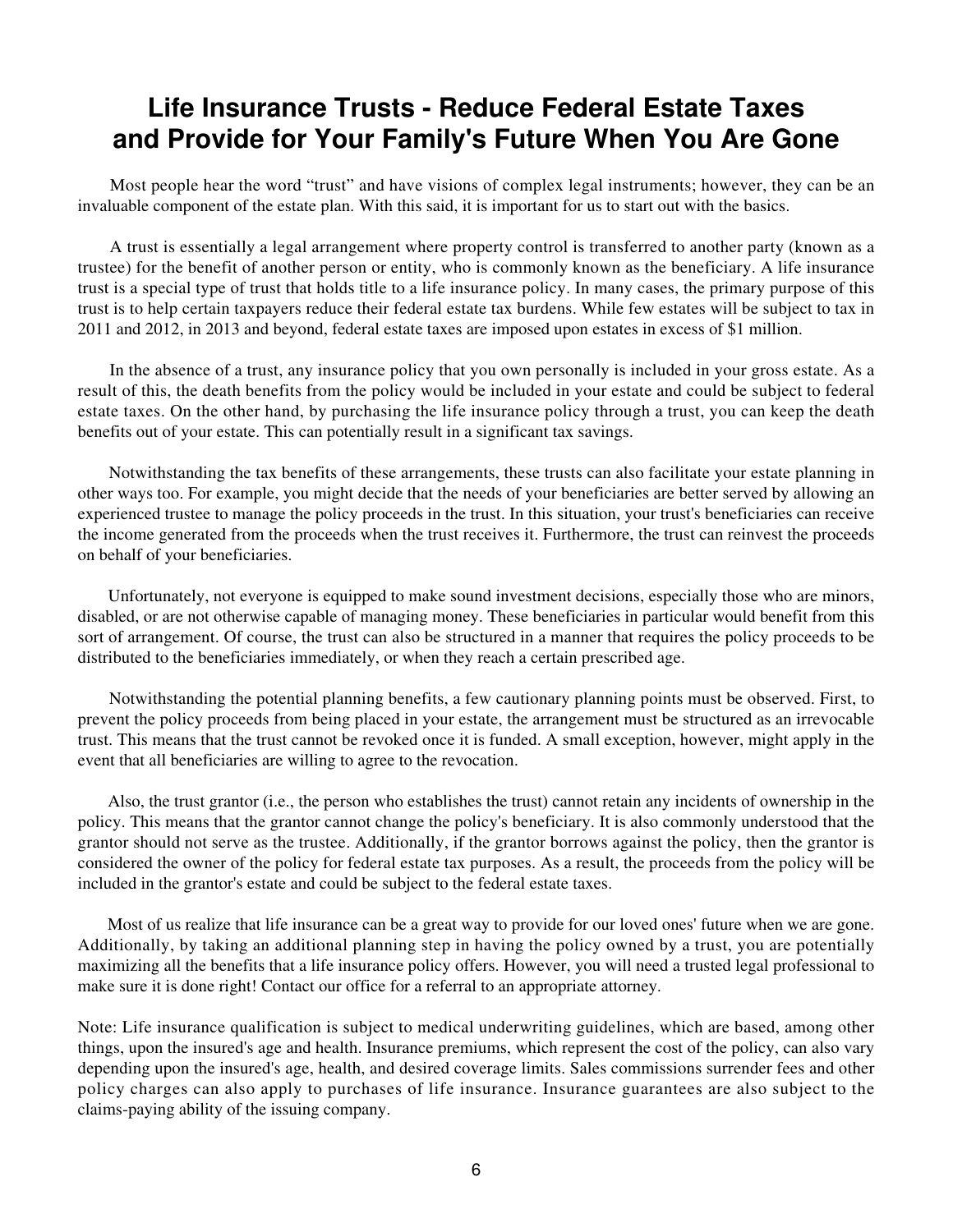#### **Retirement Reasons for Updating Your Life Insurance At 55+**

 As you approach or begin retirement, there is much to look forward to for you and your spouse. The easing of stressful work, relaxation time, and enjoyment of things long put off may come to mind. Insuring replacement income for children, their education, and upbringing are gone. And life expectancy statistics put many years ahead of you to enjoy.

 But, unfortunately, these statistics also imply that some will die early, with a probability that increases faster after age 55. If so, will a premature and unexpected death of you or your spouse leave the other financially strapped for rest of her (or his) life?

 Beyond insuring for you and your spouse's legacy to your children and final estate costs, there are five reasons to update your life insurance now to ensure your spouse the relaxing retirement that you are in the processes of creating. You may consider more life insurance…

- 1. To cover an adult child that is now evidently having a hard time in life. This may be due to a mental or physical disability or a short coming that has appeared in his adult life.
- 2. To cover the Social Security blackout period for your spouse. Social Security pays nothing from when the youngest child leaves high school until the surviving spouse applies for benefits based on the deceased spouse's record (minimum age for eligibility is 60). You anticipated qualifying for a certain amount of social security benefits as part of your retirement income, but there will be no help during this "blackout period."
- To offset the reduced benefits that you anticipated from Social Security and saving plans. As the main 3. breadwinner with some high income years still left, you plan to contribute heavily to your qualified retirement plans. These years may also boost your social security benefits. Your early death will preclude that extra retirement income that you thought these savings and social security benefits would produce.
- To meet your commitments that relied on two incomes. Perhaps both spouses work in your family. You 4. may have committed to mortgages, loans, or other obligations that depended on both your incomes. You need to ensure that at least the deceased spouse's income is replaced to allow the surviving spouse to maintain those commitments.
- 5. To create an emergency fund to handle both the first spouse's death expenses and other unforeseen expenses that may come up in subsequent years.

 Insuring for these needs will not only allow the surviving spouse to enjoy at least the income and asset benefits you anticipated for both of you, but also not undermine the legacy that you both wanted to leave to your children and charity.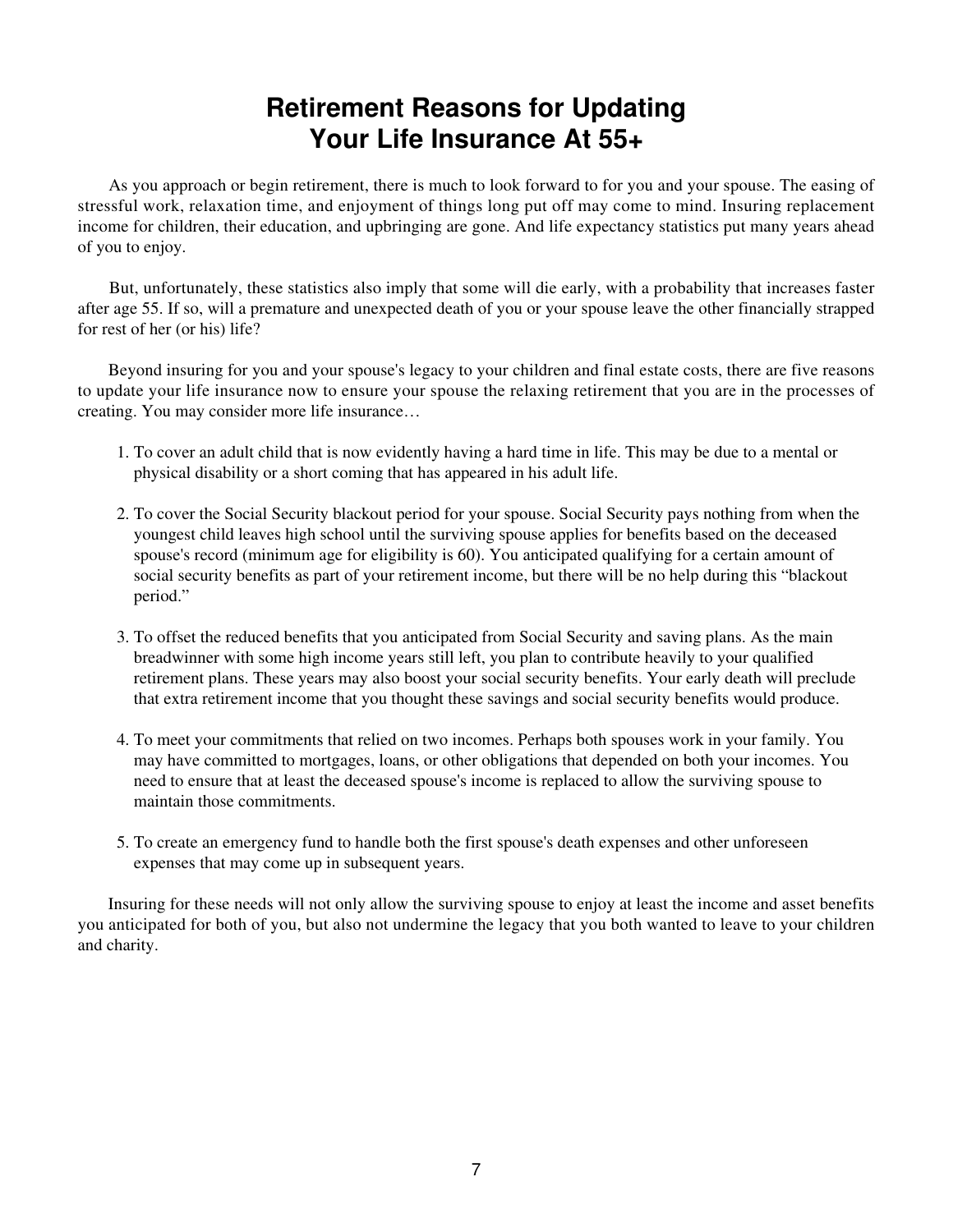#### **Do You Have a Reason To Sell Your Life Insurance Policy?**

 A "life insurance settlement" presents a unique opportunity to a policy holder to extract the maximum possible value from an existing life insurance policy if he no longer needs the policy. He can re-purpose those funds for alternative needs. Many people choose this option because the cash value of a life settlement generally exceeds the surrender value that would have been paid by the life insurance policy.

 A life insurance policy is personal property just like a house, car, stocks, and bonds. You can sell your life insurance policy like you sell other personal property items. The sale of a life insurance policy is called a life insurance settlement, life settlement, or senior settlement.

When the life insurance policy owner sells his own life insurance policy, he transfers all rights and obligations to a new owner. The purchaser of the policy will then become the new owner and the new beneficiary of the policy. He will be responsible for making all of the future premium payments. And, of course, the new owner now collects the full amount of the death benefit when the insured dies.

 Policies are sold for many different personal or business reasons. Below are some of possible reasons for considering a life insurance settlement:

- The original purpose for the policy no longer applies.
- The beneficiary of the policy died and no alternate exists.
- The policy holder is chronically ill, so selling the current policy provides needed funds to cover financial burdens caused by illness. A viatical settlement gives the ability to regain needed financial security.
- If the policy holder is over the age of 65, the life settlement or senior settlement maximizes the current assets by eliminating premiums and getting required funds that can be used today.
- The insured person wishes to distribute its value while he or she is living.
- The personal financial situation has gone bad and the owner is unable to make premium payments.
- The policy owner's current asset mix is weighed too heavily in life insurance.
- The owner wishes to invest in a more appropriate product, such as a lower cost survivor policy, single premium annuity for supplemental income, long-term care insurance, or other asset protection tools.
- A family trust has eliminated the need for personal life coverage.
- The policy holder needs cash to fund alternative healthcare that the present insurance does not cover.
- The policy was purchased to ensure the availability of funds to pay off a mortgage, however, the mortgage has been paid.

When a policy is in danger of lapse, the policy holder may be able to turn it into cash.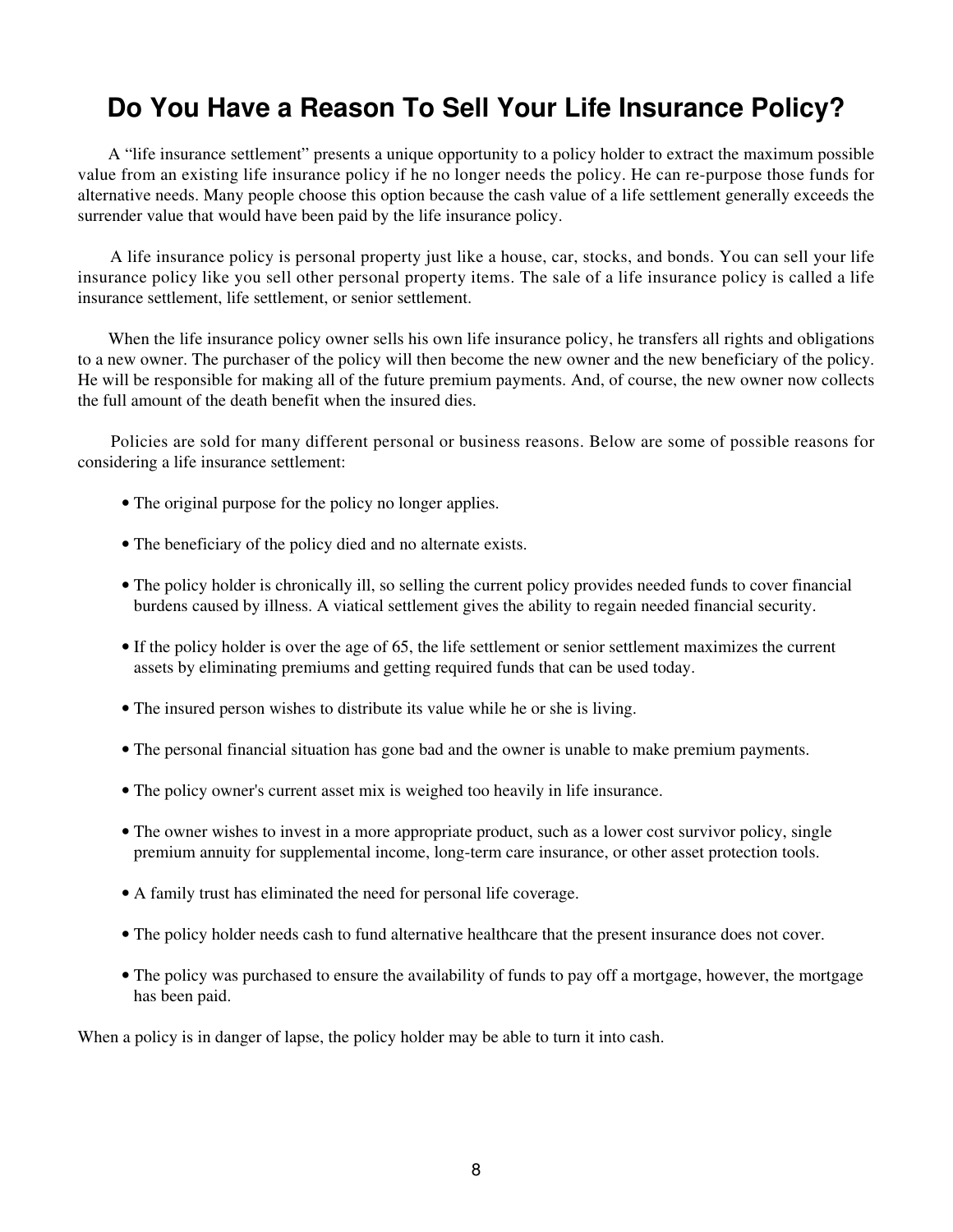#### **Before You Let Your Life Insurance Lapse, Consider Selling It**

 Most people think that their life insurance policy has no value until they die. But a market is emerging for buying and selling existing life insurance policies. If you currently own term or universal life coverage that you no longer want or need, you may be able to sell your policy and realize some cash value from it. A life settlement transaction involves selling a current life insurance policy to a life settlement company, who then pays the premiums and is named as the beneficiary on the policy. When the policyholder dies, the company receives the payout from the insurance company.

 Selling a current universal or term life insurance policy to a settlement company could be an effective strategy for raising cash immediately. The proceeds from the sale of a policy could be used to fund an immediate annuity that will provide monthly income for the rest of your life, or to pay premiums for long-term care insurance coverage (income based on the claims-paying ability of the insurance company). In cases where the insured is still healthy, the proceeds could also be used to purchase a paid-up single premium life insurance policy.

 Should you consider a life settlement? If you no longer need the coverage provided by your current life insurance policy, or you just do not want to pay the premiums anymore, a life settlement could help you realize more monetary value from your policy as opposed to surrendering the policy for the cash surrender value or, in the case of many term policies, from letting your policy lapse and getting nothing out of it.

How much could you realize from the sale of your life insurance policy? Universal life policies can potentially be valued at three times or more the underlying cash value of the policy, according to the Viatical and Life Settlement Association. The value of a life settlement transaction is based on your age.

 The American Council of Life Insurers provides the following chart that illustrates typical payout at face value based on age.

| Age at issue                                |    |        |     | 80  |
|---------------------------------------------|----|--------|-----|-----|
| Estimated max. payout as<br>% of face value | 5% | $16\%$ | 26% | 52% |

What should you be aware of when considering a sale of a life insurance policy? Based on industry statistics, the average life settlement candidate is a 78 year-old male who owns a universal life insurance policy valued at \$1.8 million, and the average lump sum payment typically ranges from 2 to 5 times the policy's cash surrender value.<sup>4</sup> It may not be a good idea to sell your policy if you know you will need the coverage to provide support to a surviving spouse or other dependents after your death. (Some settlement companies require that the current beneficiary endorse the sale of the policy.) Plus, once you arrive at an advanced age, you may find replacing your current policy either impossible or financially impractical.

<sup>4</sup> The Complete Lawyer "Tax spects of Life Settlement Arrangements" 3/31/09

http://www.thecompletelawyer.com/focus-on/april-2009/tax-aspects-of-life-settlement-arrangements-4305.html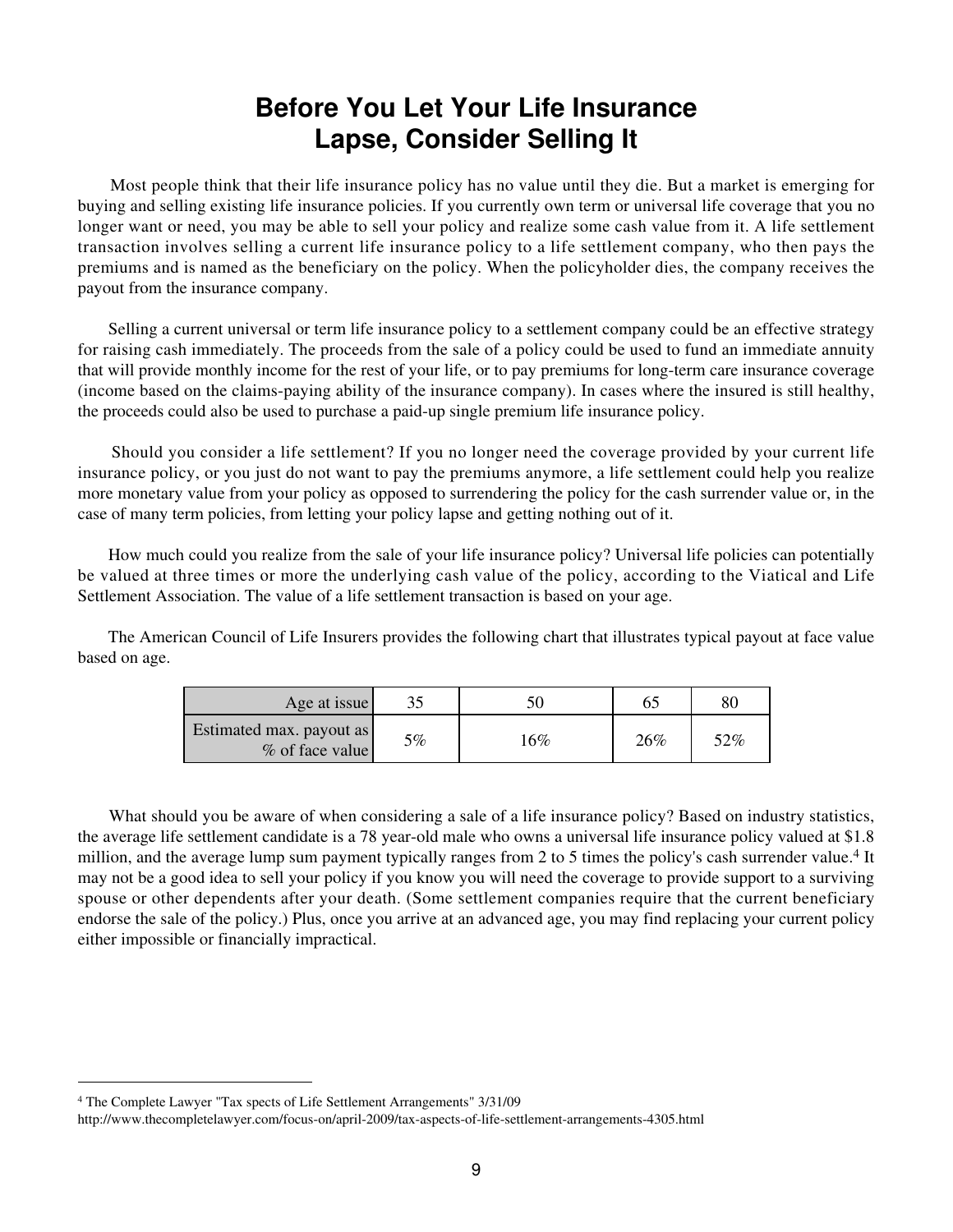### **Life Insurance - You Do Not Need to Die to Get Paid**

 Many life policies offer accelerated benefits (often called living benefits) that pay off during the life of the policy owner. Those benefits are accelerated if they are paid directly to a chronically or terminally ill policy owner before he or she dies. Provisions for accelerated or "living benefits" may be included in a policy when purchased or attached as a rider.

 Certain medical circumstances can trigger eligibility for early payment of all or a portion of your policy's proceeds, including:

- Terminal illness, with death expected within 24 months.
- Acute illness, such as acute heart disease or AIDS, which would result in a drastically reduced life span without extensive treatment.
- Catastrophic illness requiring extraordinary treatment, such as an organ transplant.
- Long-term care needed because you cannot perform a number of daily living activities, such as bathing, dressing, or eating.
- Permanent confinement in a nursing home.

 Some people are surprised that such a benefit is available—thinking that they would not be insurable if ill. While that is likely accurate, the time to get a life insurance policy with the living benefits rider is when you are in good health. Once insured, that policy is yours for life as long as premiums are paid.

 In general, accelerated benefits can range from 25 to 95 percent of the death benefit. The payment depends on your policy's face value, the terms of your contract, and the state you live in. Some companies will permit you to accelerate 100 percent of your policy's face value, but will reduce the amount of your benefit to compensate for the interest it loses on early payout. The amount of your benefit will also be reduced by any outstanding loans against your policy.

 In most cases, accelerated benefits are not subject to federal income taxes. Under the federal tax code, a terminally ill person (defined as a person having only 24 months to live) would not have to pay taxes on accelerated benefits. A chronically ill person is usually exempt, but may have to qualify for the exemption by being certified each year. To ensure compliance with current tax laws, check with a local tax advisor.

 What happens when you die? Let's say you have a policy with a death benefit of \$500,000 that makes 100% of the benefit available as accelerated benefits, and you receive \$200,000 as accelerated benefits during your lifetime. At death, your heirs receive the remaining \$300,000. Essentially, the amount paid to your beneficiary is reduced by the amount you received as an accelerated benefit. If your policy's proceeds are entirely depleted, no benefit is paid after your death.

Want to see an illustration? Contact our office.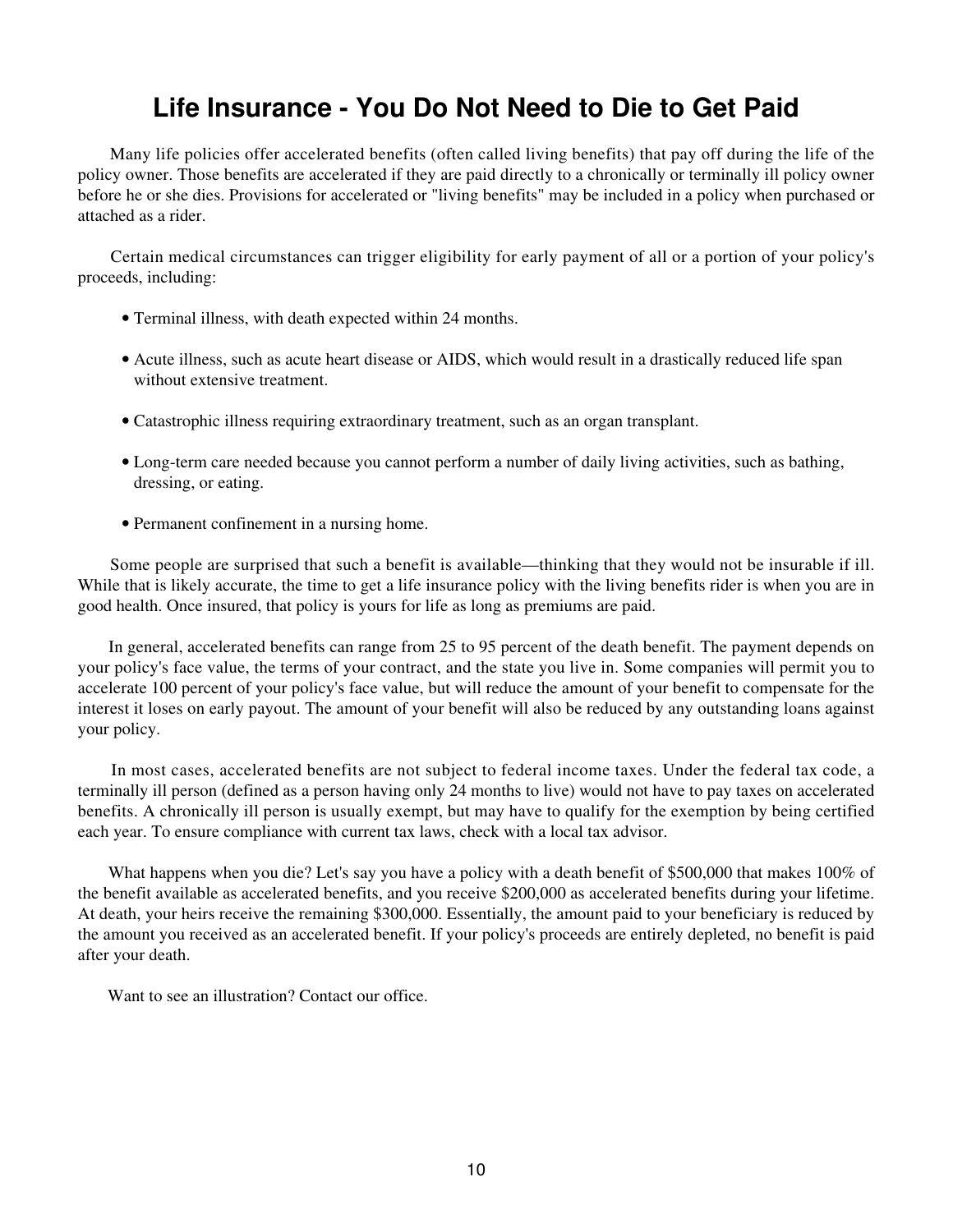#### **You Do Not Need to be Insurable to Use Life Insurance for Estate Planning**

 Life insurance is a common estate planning tool as it provides liquidity in an estate. That liquidity can be used to pay estate taxes or equalize an estate. Let's say Mr. Smith has two sons. Son 1 works with him in the business and wants to take over the business when dad passes. The business is worth \$5 million. Mr. Smith will leave the business to Son 1. Son 2 has no interest in the business. So how can Mr. Smith treat his sons equally in his estate plan? A simple answer is for Mr. Smith to purchase a life insurance policy payable to Son 2 for \$5 million. Each son then inherits an asset worth \$5 million in this simplified example.

 But what if Mr. Smith has a heart condition and he cannot get life insurance? One answer is to obtain a joint policy with Mrs. Smith. Often called survivorship policies or second-to-die policies, these policies insure two people. The insurance company bases the issuance of the policy on the healthier of the two parties. So even if Mr. Smith is ill, if Mrs. Smith is in fair to excellent health, the insurance company will place their "bet" on Mrs. Smith, as the policy pays off when the second of the two insured parties die. And since Mrs. Smith looks sure to outlive her husband, the insurance company is really taking their risk on Mrs. Smith.

What if Mr. and Mrs. Smith are both in poor health and uninsurable? Does Mr. or Mrs. Smith have any siblings about their same age? If so, are these people insurable? If these siblings are amenable, they can have the insurance placed on their life payable to Smith Son 2. The reason this makes sense is that Mr. Smith's objective is that each son get the same amount of assets "around" the time of his death. If Mr. Smith is 70 and he has a brother who is 72, they have similar life expectancies. If the insurance is placed on the brother, Son 2 will receive the \$5 million at the death of his uncle (rather than at the death of his uninsurable father)—but Mr. Smith's objective is attained this way.

 The point here is not to get hung up on the health or insurability of a specific person. Look to see if there are other relatives of the same age group that are insurable to pursue an estate planning objective.

 Also be aware that insuring the uncle may bring up an "insurable interest" question by the insurance company. A person has an "insurable interest" in something when loss or damage to it would cause that person to suffer a financial loss or certain other kinds of losses. For purposes of life insurance, everyone is considered to have an insurable interest in their own lives, as well as the lives of their spouses and dependents. But Son 2 does not have an obvious insurable interest in the life of his uncle. However, if the facts are presented to the insurance company including the family's overall objective to equalize an estate for the next generation, the insurance company will likely accept this arrangement.

**Not insurable but have a reason to want life insurance? Contact us for a creative solution.**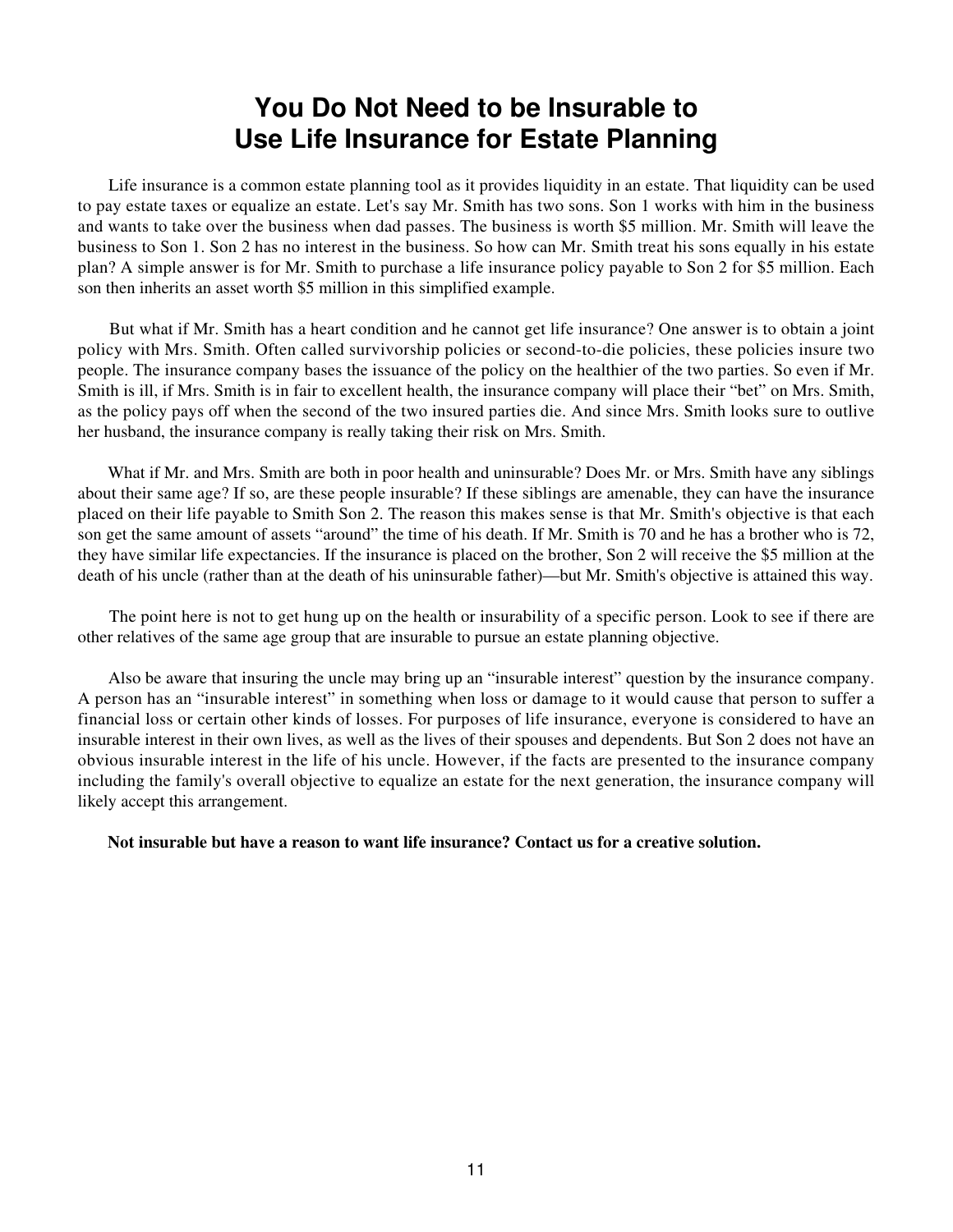#### **Use No Cash Value Life Insurance to Maintain a Legacy Against Asset Forfeiture to Medicaid and Long-term Care Expense**

 All too often retirees find themselves doing last minute estate planning. One instance is when they realize that eventual long-term care costs may wipe out their assets and rob their ability to leave something for their kids or spouse. Though eligibility<sup>5</sup> for Medicaid is state dependent, it is designed for seniors who have a very limited income and few assets. So to be eligible, you will have to give away assets long before you seek eligibility, or spend down your assets under Medicaid, until your assets are low enough for Medicaid to pay. However, a single premium no cash value life insurance may represent a possible solution to this dilemma.

 In recent years, life insurance companies have designed policies aimed at people over age 70. These policies provide more death benefit and less cash value. Some term policies and certain universal life permanent policies can provide a guaranteed death benefit up to age 95 with a guaranteed premium and no cash value at all. Such policies can give more death benefit for each premium dollar spent.

 What's important here is that single premium life policies with no cash value, and purchased years in advance of applying for Medicaid, can help preserve a legacy. The death benefit goes to the beneficiary. Medicaid only counts as an asset the cash value of a policy when it is greater than \$1,500.6 Such a policy can count towards the asset test and could disqualify a Medicaid applicant.

 So a person could have \$800,000 of life insurance a with cash value of less than \$1,500 and still be eligible for Medicaid. Any cash value of more than \$1,500, though, would apply toward the asset test.

 States administer their Medicaid programs. They differ somewhat on restrictions. So, be aware of your state's rules7 on transferring assets to a life insurance policy while applying for Medicaid and in the 'spend down' phase. You do not want to be in violation of any rules that may disqualify you.

 Creating a last minute estate through life insurance with some of your assets can let you use the rest of your assets for long-term care needs in the future. You are then assured that your children or a surviving spouse will receive some inheritance. And if the money does run out and Medicaid has to start picking up the costs, a single premium life insurance policy with less than \$1,500 cash value will usually not disqualify you.

<sup>5</sup> www.cms.hhs.gov/MedicaidEligibility, Section 1917(c) of the Social Security Act; U.S. Code Reference 42 U.S.C. 1396p(c).

<sup>&</sup>lt;sup>6</sup> Centers for Medicare and Medicaid Services http://www.cms.hhs.gov/States/Downloads/MSPEligibilityCriteriaChart.pdf  $7$  ibid.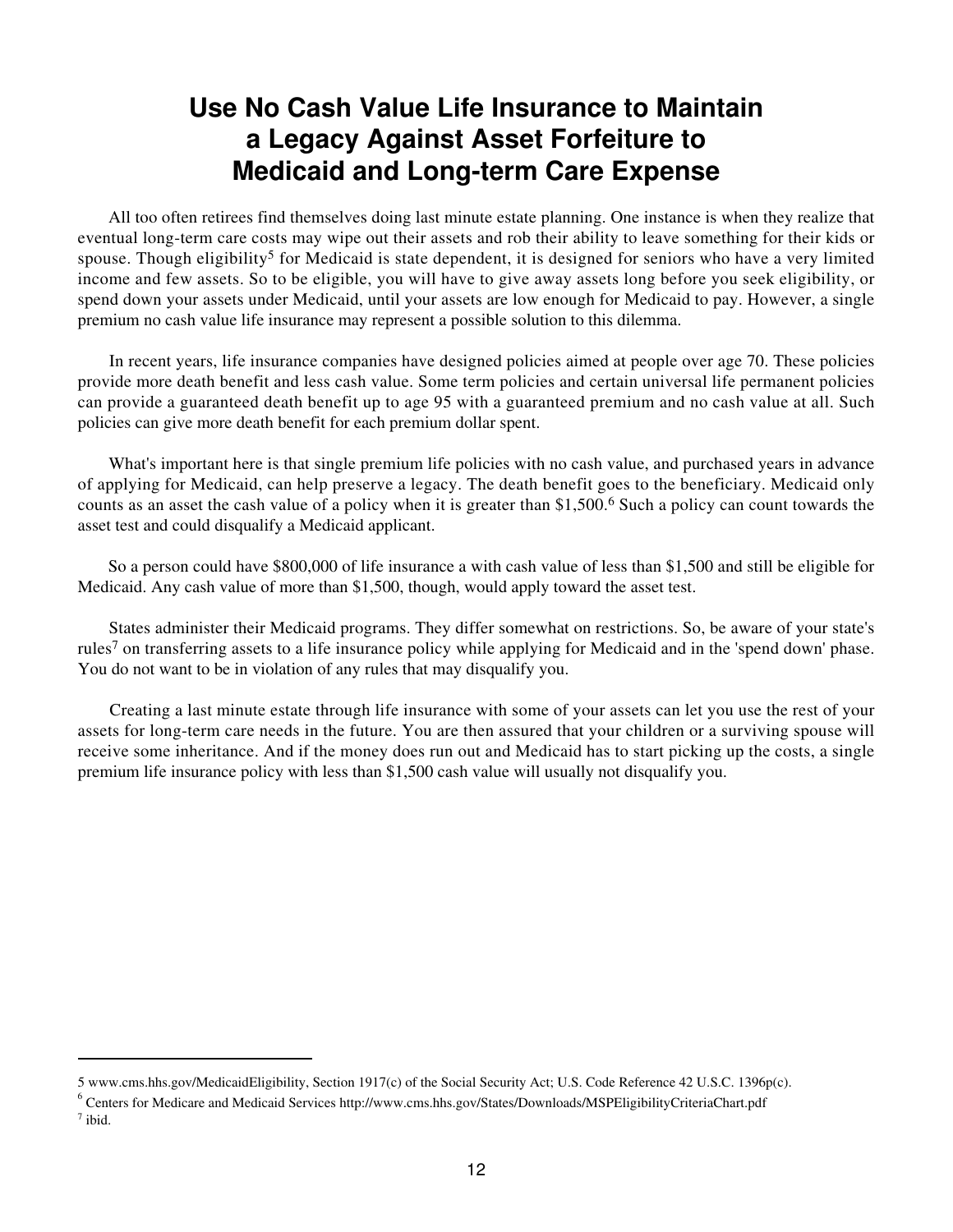#### **Life Insurance Can Complement Your Pension Payout Option**

 Deciding how to choose a company pension payout can be tricky. You need to keep open a variety of options to see what suits you best. If you have a life insurance policy on you, here is another way to use it in retirement.

 At retirement, your pension plan may present several options. You may be able to take it as a lump sum or as an annuity for life. Let's assume you are interested in taking an annuity.

 If you are married, we will assume for simplicity that you need to choose between two hypothetical monthly payout options:

- Take \$1,000 per month but no payments to go to your spouse when you die, or
- Take \$800 per month while you live, with \$400 per month paid to your spouse after your death.

 If you have some 20 years of life expectancy, that \$200 per month can add up if you choose the higher monthly payout. What option should you take?

 A possibility may be to take the higher payout and buy life insurance on you for your surviving spouse's benefit. She can invest the insurance payout to generate a monthly income. She would have to have the capability to manage that investment, though.

 If buying life insurance late in life is too costly for you, then the first option may be more reasonable if you already have a policy in force. In that case, maintain the policy for the benefit of your spouse.

 On the other hand, if you do have other income and assets that can supplement your pension income, you may take the second option of a diminished monthly payment that will assure that your spouse, too, will receive payouts when you die. This will also relieve her from having to manage investment issues at such a hopefully much later time.

 Whatever option you choose, nurture a trusted relationship with your son or daughter to help manage money issues when you, or your spouse, are too old to do it responsibly.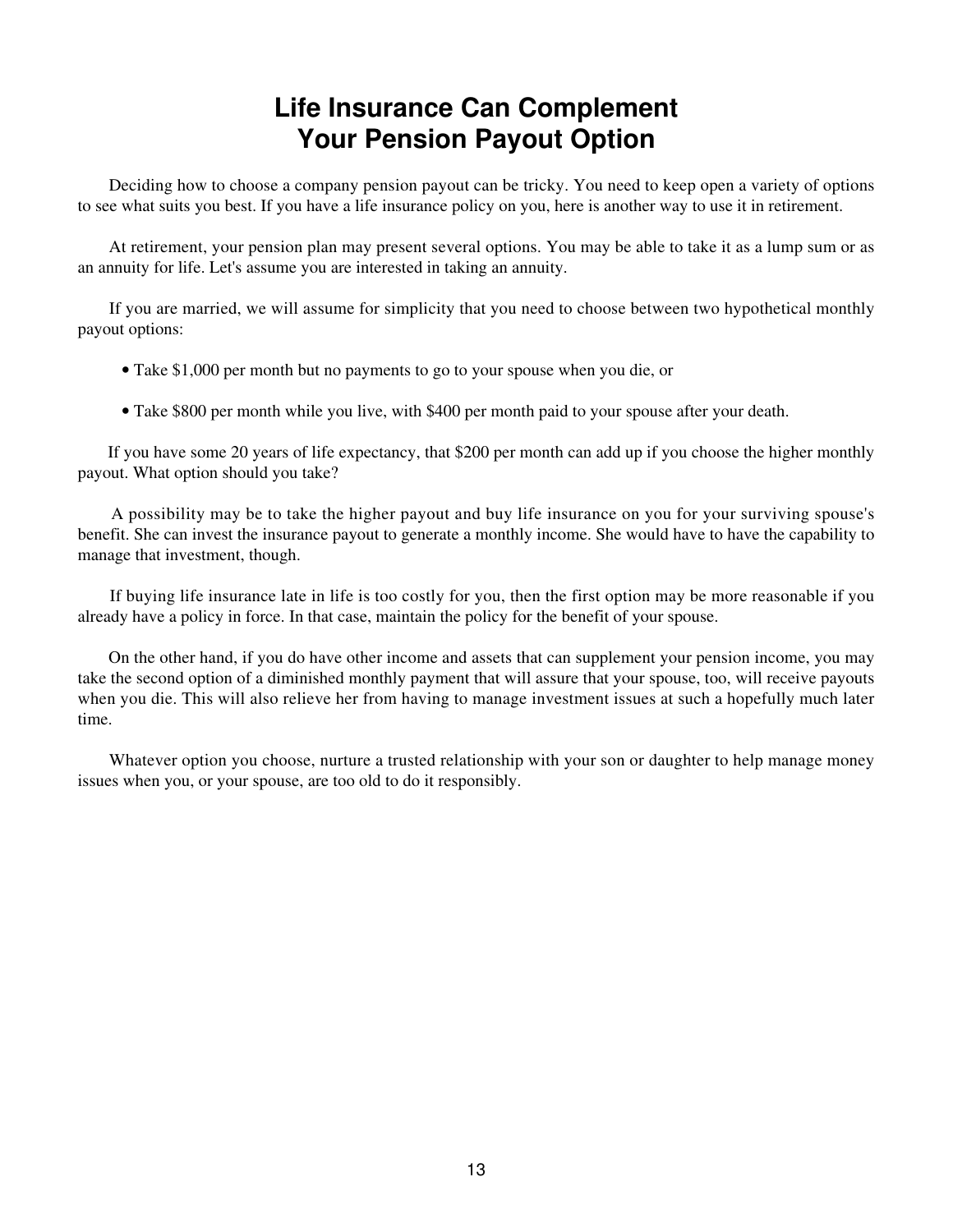### **About Jessie B Jarmon**



Jessie Jarmon is a well known expert in life, health and annuity insurance. After retiring from the US Army in 1993 he has been working to help the public protect and build their asset. Mr. Jarmon graduated form Park Univeristy with a Bachelor of Science Degree in Management/Health Care. His practice focus on helping people reach their financial goals.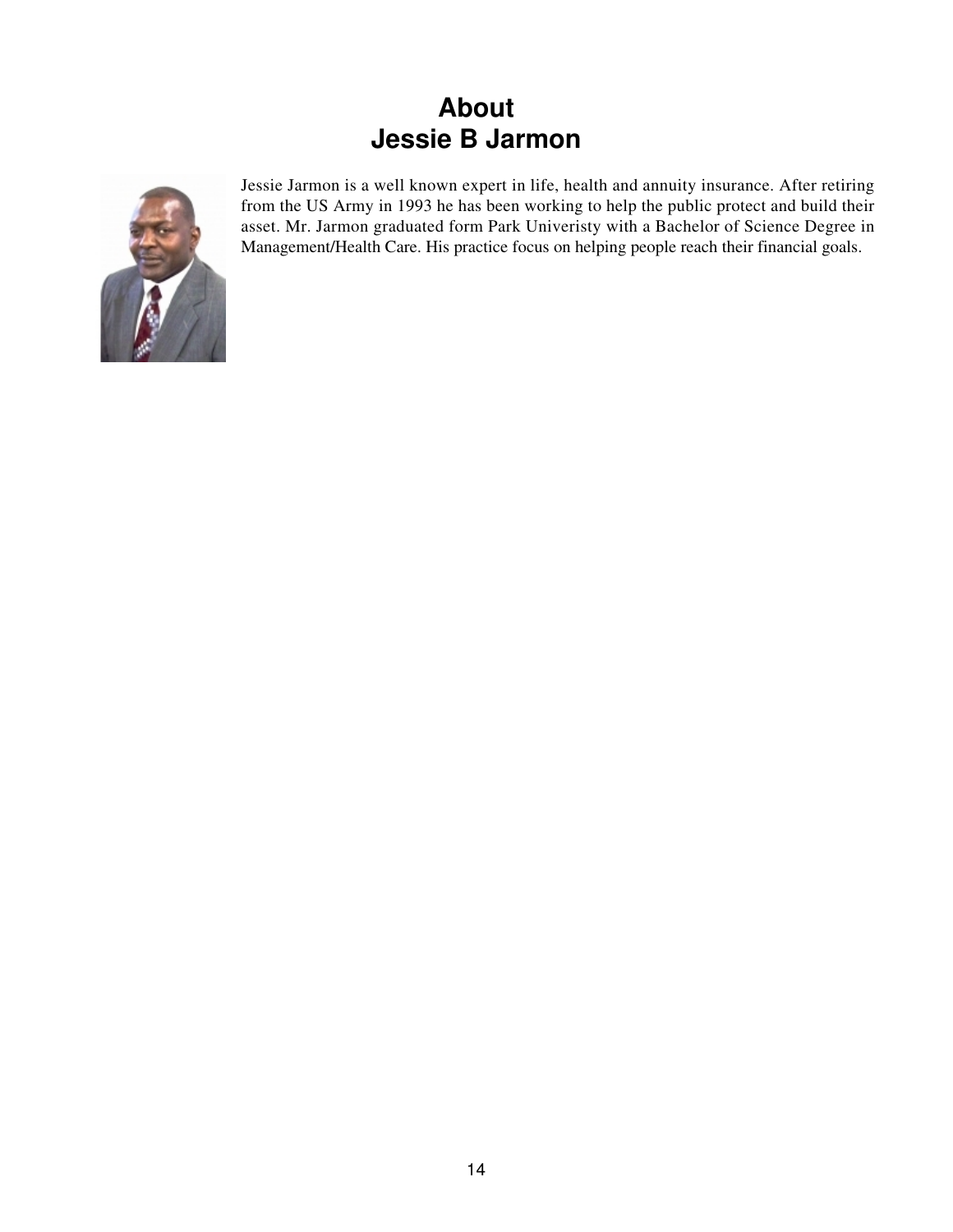### **About JarmonEstatePlanningAdvisorsGroup**

JarmonEstatePlanningAdvisorsGroup (JEPAG) is a life, health and annuity insurance Agency. JEPAG portfolio of financial products will help you meet your long and short term financial goals. Our advice is what's best for you from your point of view. Building lifelong relationship is JEPAG commitment based on honesty, prompt service and results. We entrust in carrier's that are competitive and A.M. Best & Company A+. Call today.

- **· Estate Planning** Includes assistance with living trust and elimination of estate taxes
- **· College Expenses** Investing in higher education
- **· Retirement** Investing in retirement plans
- **· Small Business** Buy sell agreements, key employee's insurance and work site insurance
- **· Health Insurance** Medical, Medicare Advantage/Supplement, Med Gap, Long-Term Care (LTC), Dental and Vision
- **· Tax-Sheltered Annuities** Fixed and or indexed

**Phone today with questions or to see if we can help you. There is no charge for an initial meeting.**

#### Jessie B Jarmon **Consultant**

#### **910-441-9373 or jepag.com**

**JarmonEstatePlanningAdvisorsGroup** 361 Dark Branch Road Kenansville, NC 28349